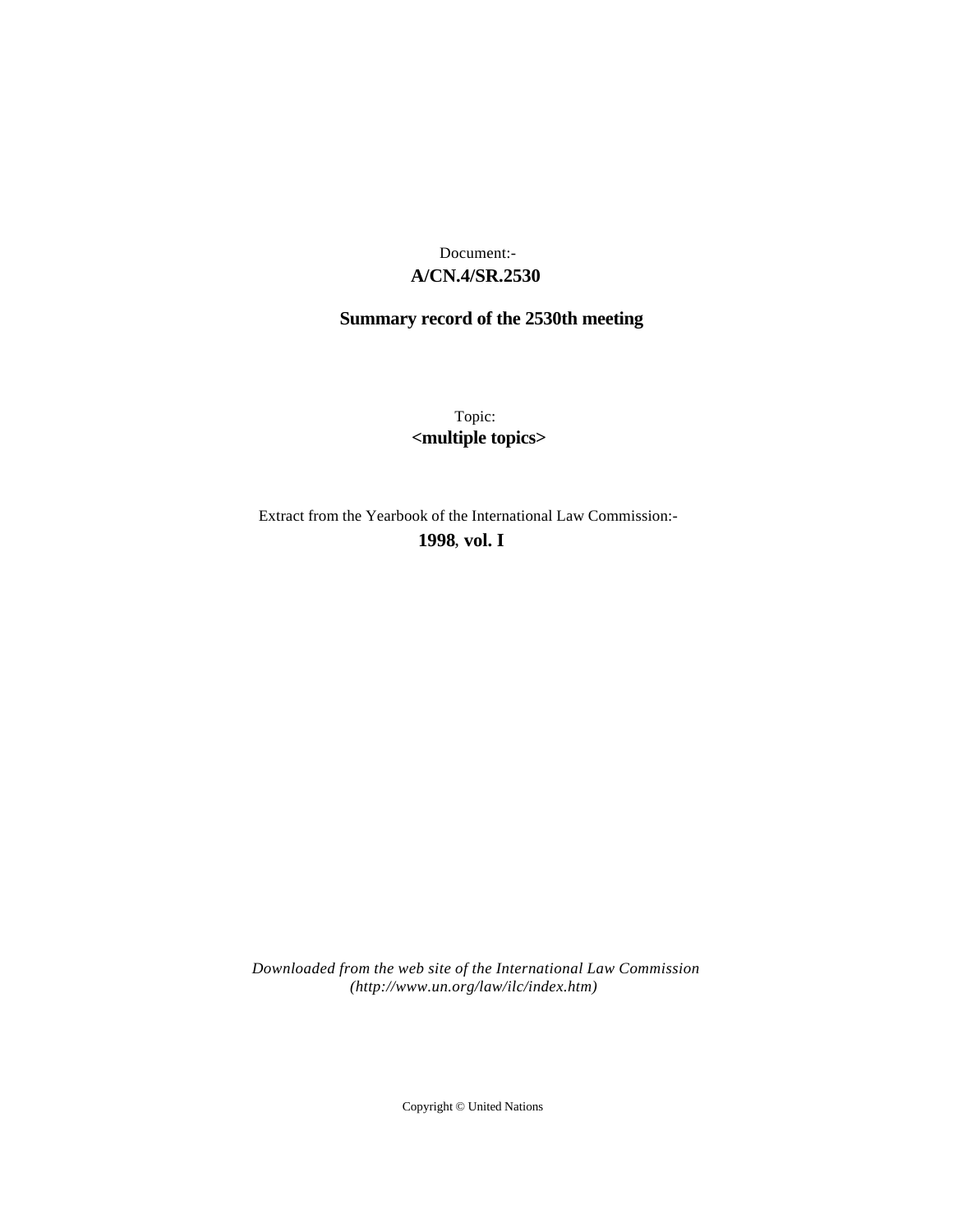time at which an obligation to exercise due diligence was breached. While the moment was difficult to determine in practice, it was not in theory: it was the moment when it could be established that due diligence had not been exercised so that another State was exposed to a risk that it should not have to tolerate.

51. Mr. ELARABY said that Mr. Pellet's comment on the use of the word "*responsabilité*" in French was also applicable to Arabic.

52. There had been major developments in environmental law during the past 30 years, a fact that should spur the Commission to engage in a process of progressive development with respect to prevention. On the subject of the legal consequences of failure to fulfil the obligation of prevention, it should be noted that the Special Rapporteur had not ruled out any solution and had actually solicited the views of the members of the Commission. Although the obligation of due diligence was an obligation of conduct, given the serious consequences that could sometimes result from non-fulfilment, it should perhaps be approached from a different angle, for example by associating it with a dispute settlement procedure. Lastly, he took the view that the principles embodied in chapter VI, section C, of the report did not belong under the heading of prevention.

53. Referring to Mr. Brownlie's comments on the use of the term "significant", Mr. AL-KHASAWNEH said he agreed that the threshold of harm must be assessed in context, but wondered whether it might not include an objective element, valid in all contexts, namely, the reparable or non-reparable character of the harm inflicted.

54. Mr. Sreenivasa RAO (Special Rapporteur), referring to Mr. Simma's criticism of the last sentence of paragraph 225 of his report, said that it could almost be described as a truism, since the threshold of harm to be taken into consideration would obviously be affected, *inter alia*, by experience and technical progress. He drew attention in that connection to the explanations contained in the footnote to paragraph 111 (*e*).

*The meeting rose at 1.10 p.m.*

—————————

## **2530th MEETING**

*Thursday, 14 May 1998, at 10.15 a.m.*

#### *Chairman*: Mr. João BAENA SOARES

*Present*: Mr. Addo, Mr. Al-Khasawneh, Mr. Brownlie, Mr. Candioti, Mr. Crawford, Mr. Dugard, Mr. Economides, Mr. Elaraby, Mr. Ferrari Bravo, Mr. Galicki, Mr. Hafner, Mr. He, Mr. Kabatsi, Mr. Lukashuk, Mr. Melescanu, Mr. Mikulka, Mr. Pambou-Tchivounda, Mr. Pellet, Mr. Sreenivasa Rao, Mr. Rosenstock, Mr. Simma, Mr. Thiam, Mr. Yamada.

————–

**International liability for injurious consequences arising out of acts not prohibited by international law (prevention of transboundary damage from hazardous activities) (***continued***) (A/CN.4/483, sect. D, A/CN.4/487 and Add.1,<sup>1</sup> A/CN.4/L.556, A/CN.4/ L.568)**

### [Agenda item 3]

FIRST REPORT OF THE SPECIAL RAPPORTEUR (*continued*)

1. Mr. YAMADA said that time constraints had prevented him from fully digesting the Special Rapporteur's first report on prevention of transboundary damage from hazardous activities (A/CN.4/487 and Add.1), which was thoroughly researched, rich in analysis and full of useful footnotes. However, he wished to offer a few comments, in the hope that they would encourage the Commission to make an early start on drafting articles on the topic.

2. Part One of the report provided an accurate account of the Commission's protracted struggle with the topic of international liability for injurious consequences arising out of acts not prohibited by international law. After almost 20 years, at its forty-ninth session, in 1997, the Commission had decided, that for the time being it should limit the subject to prevention of transboundary damage from hazardous activities, without prejudging the question of its future work on other aspects of the broader topic of international liability for injurious consequences arising out of acts not prohibited by international law.<sup>2</sup> The Commission should thus refrain from engaging in conceptual debate outside the scope of the sub-topic mandated to the Special Rapporteur.

3. He fully endorsed the conclusions set out in paragraphs 111 to 113, on the matter of the scope of the draft articles. In accordance with its mandate, the Commission should deal only with transboundary damage and activities carrying a risk of causing such damage. The broader issue of creeping pollution and the global commons should be excluded, at least at the current stage.

4. In his opinion, as soon as the general debate was concluded, the Commission should take a procedural decision to take note of the two draft articles mentioned by the Special Rapporteur in paragraph 112 and to refer them to the Drafting Committee, which was eager to embark on its task. He hoped that the Drafting Committee would be allocated sufficient time to enable it to complete the work on those two articles at the current session in Geneva.

5. He did not expect the two articles to give rise to many difficulties. One question that might arise was the concept

<sup>&</sup>lt;sup>1</sup> Reproduced in *Yearbook . . . 1998*, vol. II (Part One).

<sup>2</sup> See *Yearbook . . . 1997*, vol. II (Part Two), p. 59, para. 168 (*a*).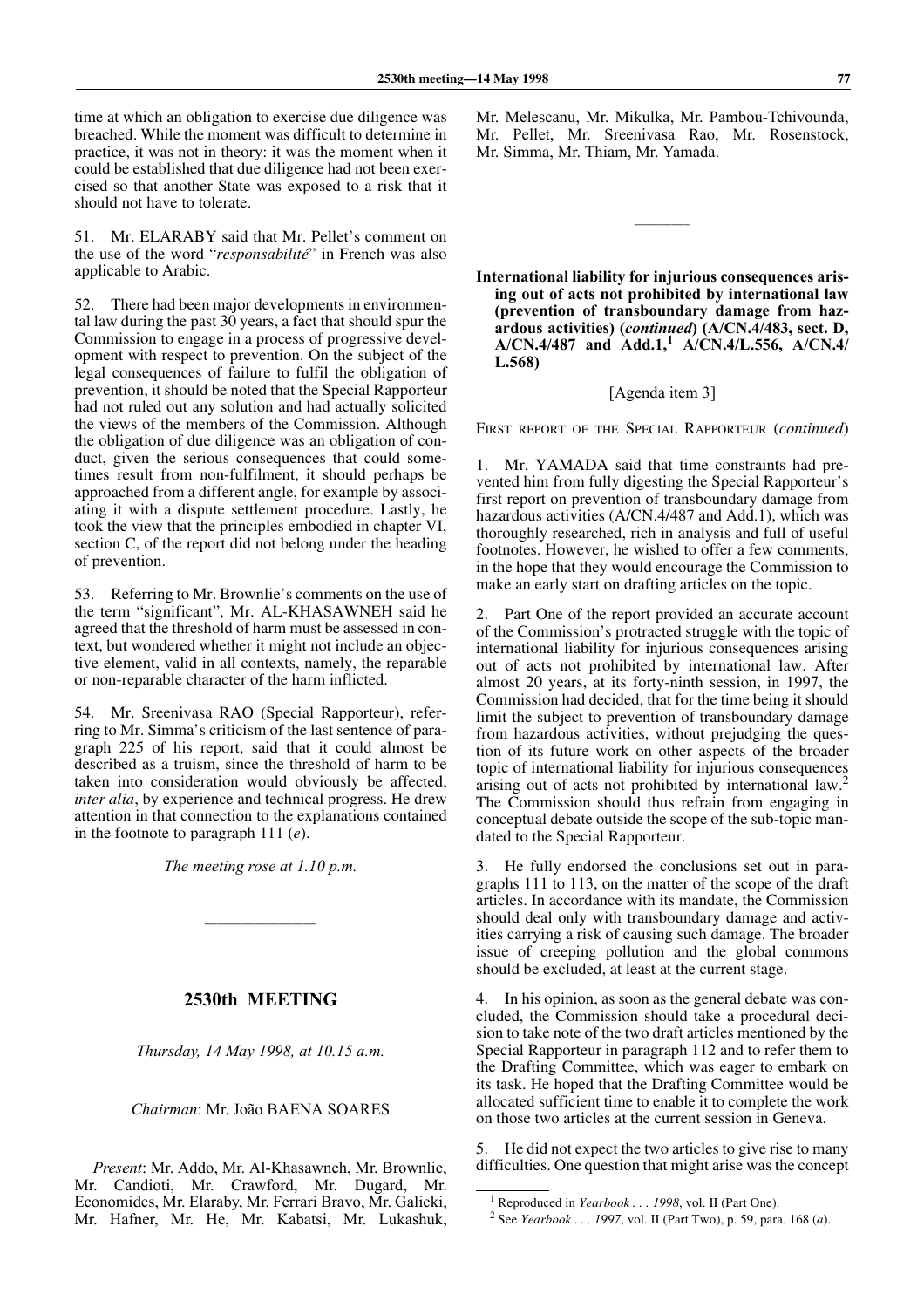of significant harm, raised by Mr. Economides (2529th meeting). On that point, he shared the views expressed by Mr. Hafner (ibid.): the Commission must qualify the concept of harm by establishing a threshold of tolerance. As Mr. Al-Khasawneh had recalled (ibid.), the Commission had debated that point extensively when formulating the draft articles on the law of the non-navigational uses of international watercourses. During negotiation of the Convention on the Law of the Non-navigational Uses of International Watercourses in the Sixth Committee convening as the Working Group of the Whole, some delegations had objected to the concept of significant harm.<sup>3</sup> Finally, however, article 7 on the obligation not to cause significant harm had been widely accepted. Clearly, significant harm was the criterion that currently commanded the widest acceptance in the international community. Paragraphs (2) to (7) of the commentary to article 2 formulated by the Working Group at the forty-eighth session of the Commission,<sup>4</sup> which virtually reproduced the commentaries, on significant harm, to the draft articles on the law of the non-navigational uses of international watercourses,  $5$  would also serve to clarify the concept.

6. From Part Two of the report, he gained the impression that some of its contents fell outside the scope of the Special Rapporteur's mandate. However, he was satisfied with the Special Rapporteur's assurances that he was abiding strictly by that mandate, and took it that the intention was to draw the Commission's attention to the fact that its work on prevention would inevitably have a bearing on other matters outside the scope of the current mandate.

7. He had no quarrel with the contents of chapter VI, section C, on the principles of equity, capacity-building and good governance. However, those principles had highly political, social and economic aspects, and he shared Mr. Rosenstock's apprehensions (ibid.) that to take account of those factors might unduly complicate the Commission's task.

8. Paragraph 225, on the standard of due diligence, had provoked some comment. As defended by the Special Rapporteur, that paragraph reflected the true state of affairs. It would be difficult to define an objective standard, and an abstract definition might be useless. Members would recall that draft article 7 of the draft convention on the law of the non-navigational uses of international watercourses had incorporated the concept of due diligence, a concept that had run up against strong resistance during the negotiations in the Sixth Committee convening as the Working Group of the Whole, particularly from some European countries. Consequently, that concept had had to be replaced by the concept of taking "all appropriate measures" to prevent significant harm to other watercourse States. He personally saw no great difference between the two concepts, and preferred "due diligence", which was the established legal concept. However, the Special Rapporteur should take that recent experience into account when formulating the draft articles.

9. Paragraph 226, on the question of non-compliance, had also provoked various comments. Non-compliance with duties of prevention would of course entail some consequences. However, the question whether it should be dealt with under the general regime of State responsibility, under the international liability regime or by means of *lex specialis*, could be set aside until the Commission completed its work on prevention.

10. He took it that the Special Rapporteur wished the Commission to approve the general orientation of his first report and his analysis of the content of the concept of prevention. It would be easier for the Commission to do so on the basis of concrete proposals for draft articles on the principles of procedure and the contents of prevention. Accordingly, he would ask the Special Rapporteur to provide the Commission with draft articles as quickly as possible, on the basis of the articles in chapters I and II of the draft proposed by the Working Group at the forty-eighth session of the Commission, possibly with assistance from other members in the context of the Working Group. In any case, it was to be hoped that the draft articles at the current time could be referred to the Drafting Committee in Geneva, so that they could be subsequently further developed when the Drafting Committee met in New York in July 1998.

11. Mr. PAMBOU-TCHIVOUNDA expressed his consternation at the fact that, in an attempt to escape from the impasse into which its study of the topic of international liability for injurious consequences arising out of acts not prohibited by international law had led it, the Commission had decided to adopt the strategy of focusing on the question of prevention of transboundary damage from hazardous activities. Its work had thus taken a new turn that was tantamount to a complete reorientation. It would be necessary to find a new framework for the content and the consequences of the duty of prevention that the regime to be formulated would impose upon States.

12. In such a regime, would not the duty of prevention change in nature, ceasing to be an obligation of conduct and becoming instead an obligation of result? In such a regime, could one avoid the need for a definition or a nonrestrictive enumeration of "hazardous activities"? Would such a regime leave open the questions of the inherent consequences of a breach of the obligation of prevention and of the extent of their determination and thus of their cessation? He would be highly gratified if those questions were to find their place in the logic of the subject bequeathed to the Commission by the previous Special Rapporteurs, Mr. Quentin-Baxter and Mr. Barboza, for otherwise the Special Rapporteur would be unable to ignore the calls by Mr. Ferrari Bravo and Mr. Simma for a strict *ex ante* notion of prevention, and by Mr. Economides for a global approach to damage.

13. Alas, the Special Rapporteur's task was far from being completed, for he had treated what was, regrettably, an entirely different topic in the spirit of the previous topic. The Special Rapporteur must go back to the basic sources if his treatment of prevention in the wake of the work of the previous Special Rapporteur, Mr. Barboza, was to receive the endorsement that he sought from the Commission, more particularly in paragraphs 112 and 113 of the report.

<sup>3</sup> See *Official Records of the General Assembly, Fifty-first Session, Sixth Committee*, 51st to 62nd meetings.

<sup>&</sup>lt;sup>4</sup> See 2527th meeting, footnote 16.

<sup>5</sup> For the draft articles and commentaries thereto, see *Yearbook . . . 1994*, vol. II (Part Two), p. 89, para. 222.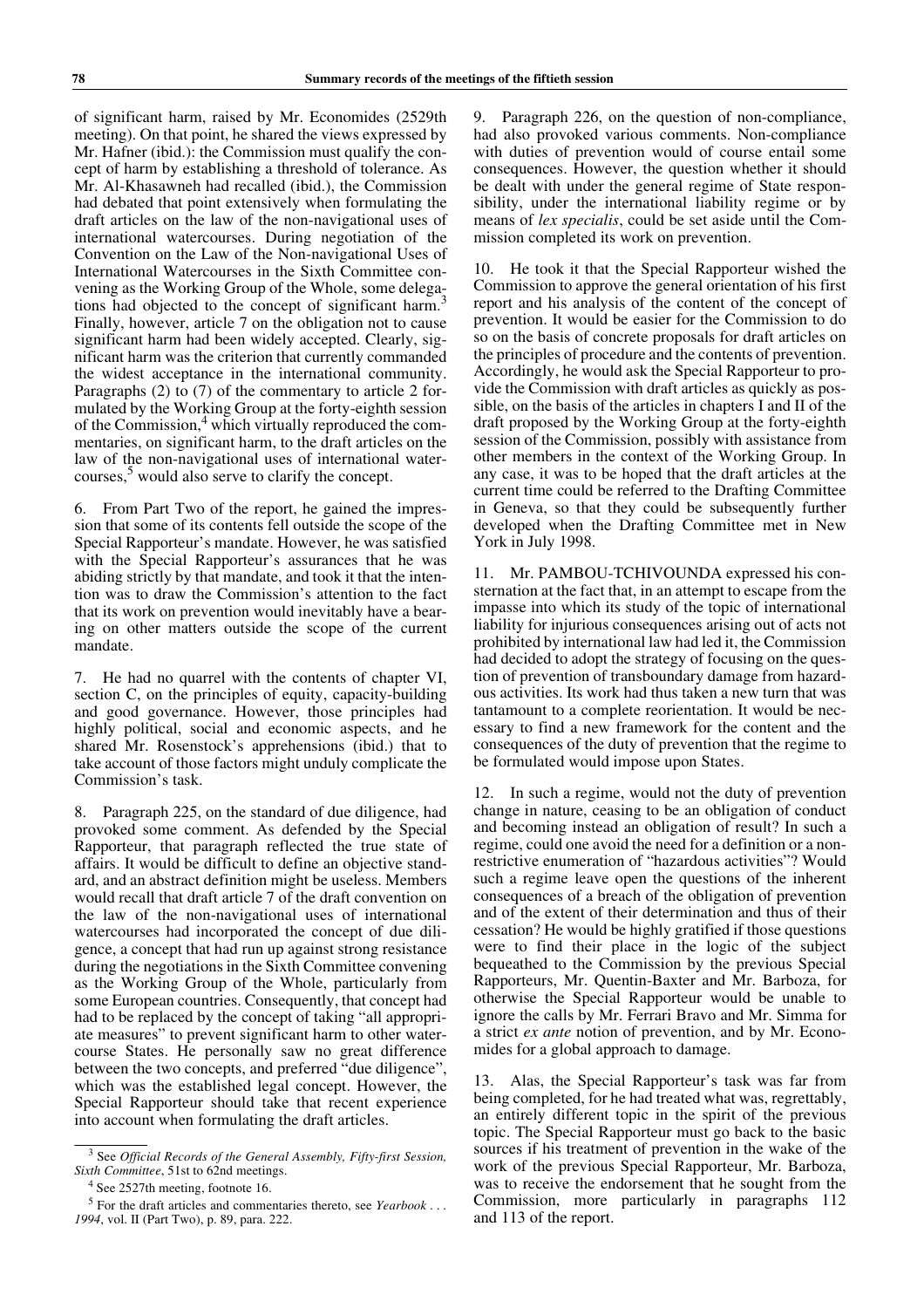14. His own reservations concerned not only the interpretation of the subject matter and the method of approaching it, but also its very substance. There was nothing to prevent the Commission from distancing itself from its work with a view to detecting ways of improving it, albeit without striving obsessively for perfection. In that spirit, he expressed doubts as to the possibility of formulating a homogeneous approach that would not conceal the disparities that existed between States disparities in their levels of development, of access to and application of scientific know-how. If it proved possible to formulate a homogeneous system, he feared that it would exhibit all the charm of the abstractions and generalities that had characterized international law more than two centuries ago but which had no bearing on modernday realities and could not assuage the hunger for international law that those realities inspired. In any case, such an approach would do little to enhance the value of the "principle of equity" set forth in chapter VI, section C, of the report. Rather, if the regime were to acquire a lustre of originality, it would derive from the topicality and plurality of the rules of which it was composed.

15. The system still taking shape bizarrely viewed the impact assessment regime as totally outside the sphere of international law, whether general or regional. Yet, if one could conceive that determination of the type of impact assessment appropriate for the activity that might lead to damage was to be left to the discretion of States, it seemed not unreasonable to subject the validity of such impact assessments to international law. Development of a minimum standard for States in the framework of the regime to be elaborated by the Commission would enhance the credibility of that regime in the eyes of the international community, and would have a knock-on effect on internal law.

16. The Special Rapporteur had conferred an ambiguous role on damage in his report. Damage appeared in a twofold guise. The first was that of "unreality", which should serve as the basis for the construction of a regime of prevention. In that guise, damage was perceived as being so terrifying as not to bear contemplating, and everything possible must be done to prevent it. Could such damage be subject to gradation a priori? Could one limit a priori the number of States committed to combating it *ex ante*?

17. The second guise in which damage appeared was that of "quantifiability" in terms of the critical threshold. There was no longer any question of preventing such damage, as its victims could be numbered in the thousands. Yet he was struck to read in paragraph 87 that it was admitted that a certain level of harm was inevitable in the normal course of pursuing various developmental and other beneficial activities where such activities had a risk of causing transboundary harm. However, it was equally admitted that substantial transboundary harm was to be avoided or prevented by taking all measures practicable and reasonable under the circumstances. Under such circumstances, prevention would play a daunting role: to identify the "normal course" of an activity, for by definition an activity could be carried out only if it fulfilled the prevention requirements. Prevention and harm were thus mutually exclusive: the normal course of an activity obviated the need for prevention, just as prevention had the

power to "purify" harm. The situation would be deemed never to have occurred, even though the number of victims was in the thousands. If the harm did not exist, that was true not only for the State but also for the operator, as long as the activity was carried out in conformity with the prevention requirements. Was that the kind of system the Commission wished to establish? If so, what would be the consequences of a prevention regime based on the notion of "significant harm" if the regime was to serve the cause of the victims, the most vulnerable? That was the question that needed to be kept in mind in writing the law of liability.

18. Mr. Sreenivasa RAO (Special Rapporteur) said Mr. Yamada had pointed out a way of expediting the work on the topic and, if the Commission approved, he would try to prepare draft articles for submission to the Working Group. Given the extensive discussion that had already taken place, it should be possible to finalize as many articles as possible on the content of prevention. He was also of the impression from members' comments that there would be no difficulty in reaching agreement on the two articles proposed on scope. The exact number of articles that could be approved by the Commission would depend on its work schedule.

19. As to Mr. Pambou-Tchivounda's excellent analysis, he shared the concern about the new turn taken by the topic. The orientation that had guided the Commission's work for 20 years had been narrowed, but that had been done by a considered decision and after extensive debate. There was little to be gained by revisiting the question. By eliminating certain matters from his analysis, he was in no way precluding the possibility that they might be taken up separately, as appropriate, and in accordance with the Commission's wishes.

20. There was truth to the argument that the threshold for damage—significant harm—was too high, and that at the prevention stage the emphasis should be on avoiding any and all damage that might arise out of the activities of States. When significant harm had occurred, it might be too late to deal with some of the disastrous effects. He disagreed with Mr. Pambou-Tchivounda's reading of paragraph 87 of his report, however. He had been trying to show that a legal obligation could give rise to considerable contention and a number of claims if the threshold of significant harm was exceeded. At the prevention stage, the only thing happening was that certain steps were being taken. Attempts must be made to keep activities, particularly hazardous activities like the operation of an atomic reactor or chemical plant, as "clean" as possible. That was the thrust of the Rules on Water Pollution in an International Drainage Basin (Montreal Rules), adopted by ILA in  $1982.6$ 

21. Mr. Al-Khasawneh had mentioned the possibility of reducing the threshold from "significant" to "appreciable" harm. Mr. Yamada, drawing on his intimate knowledge of the elaboration of the Convention on the Law of the Non-navigational Uses of International Watercourses, had recalled that much of the field had already been ploughed, and any deviation from those lines would send

<sup>6</sup> ILA, *Report of the Sixtieth Conference, Montreal, 1982* (London, 1983), pp. 13 and 535 et seq.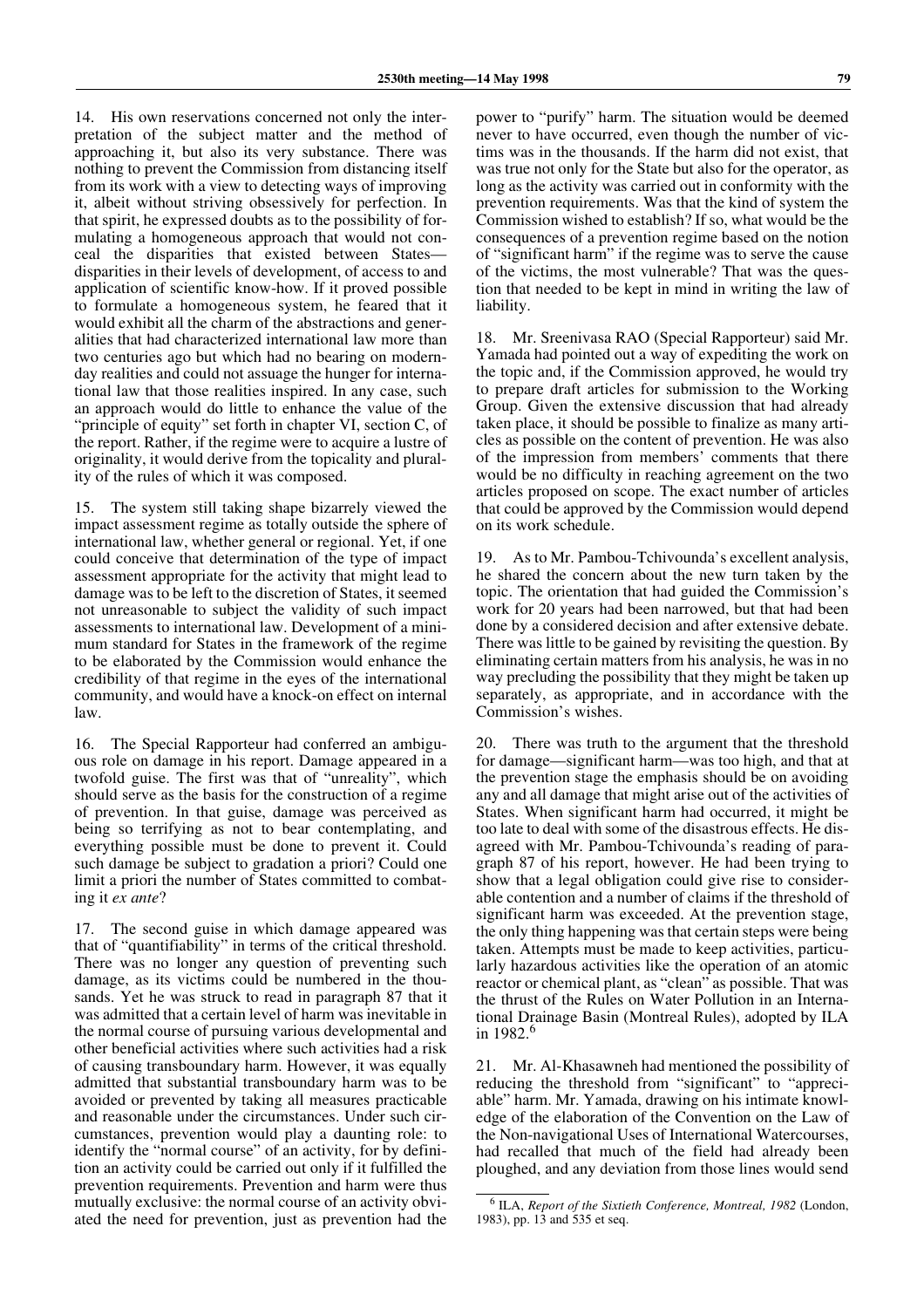the wrong signals. His own response was that, where lawful activities were concerned, lowering the threshold to the level of avoidance of every possible type of harm would be unacceptable to a broad spectrum of public opinion.

22. Mr. Pambou-Tchivounda's comment that including the concept of equity would militate against a homogeneous construct recalled statements by other members, but it had also been pointed out that a variety of considerations were relevant and many were interconnected. He would look into all the comments made and attempt to take them into account at the next stage in the drafting.

23. He would also try to respond to the concerns expressed by both Mr. Pambou-Tchivounda and Mr. Simma concerning the *ex ante* as opposed to the *ex post* approach. That the emphasis was on *ex ante* was not open to doubt; perhaps Mr. Simma, as Chairman of the Drafting Committee, would be able to find a better formulation than *ex post*. The term was meant to refer to contingency measures to be put in place by States and operators as part of prevention techniques, but which were to be used only after the event. An example could be taken from the fire prevention technique of installing sprinklers, which operated only after the damage occurred, not before. The previous Special Rapporteur, Mr. Barboza, had proposed measures designed to contain damage after the fact, which could be defined as remedial measures.

24. Mr. PAMBOU-TCHIVOUNDA said that in keeping with the Commission's current practice, he had not addressed compliments to the Special Rapporteur on the report. He nonetheless found it impressive for its sharp analysis and audacious proposals, though the sheer size of the document was something of a disadvantage. The Special Rapporteur's proposals on the principle of equity were welcome. He himself did not advocate exclusion of that principle, which took account of the range of differences between countries in levels of development, access to scientific know-how and ability to put it to use. Rather, he wondered what method could be used to incorporate it into the draft articles, so as to ensure that all countries were equally served by them.

25. Mr. ECONOMIDES thanked the Special Rapporteur for a first report, that was brilliant on every count. Paragraph 28 indicated that principle 21 of the Stockholm Declaration<sup>7</sup> had become a rule of customary international law. ICJ had made that clear in its advisory opinion on the *Legality of the Threat or Use of Nuclear Weapons*, which said that States had the general obligation to ensure that activities within their jurisdiction and control respected the environment of other States. Hence there was a legal requirement of vigilance to prevent environmental harm at the international level. In view of the similarities between transboundary damage and environmental harm, the same requirement of vigilance should apply to transboundary damage, in line with the reasoning from the *Corfu Channel* case (see page 23), cited in paragraph 43, that every State had an obligation not to allow knowingly its territory to be used for acts contrary to the rights of other States. It was up to the Commission to analyse the rule of vigilance and adapt it to the problem of transboundary harm.

26. He agreed with the Special Rapporteur that the Commission should deal only with the prevention of transboundary damage, not with liability for it. Mr. Mikulka (2528th meeting) had clearly stated the reasons: an offence against a system of prevention directly entailed the international responsibility of States, a topic being treated separately by the Commission. In his view, the practical usefulness of the concept of liability was extremely limited, not to say nil. Harm done to another State was nearly always a result of gross negligence or of a major failure to fulfil the obligation of vigilance, and that once again led back to the domain of international responsibility. He therefore concurred with Mr. Yamada that conceptual aspects should be left aside and prevention should be dealt with only in practical and specific terms.

27. He did not agree with the conclusions set out in paragraph 111, subparagraphs (*a*) to (*e*), of the report. Because the Commission was dealing only with prevention, it could set lower goals and try to cover prevention of all transboundary damage, not just significant damage—damage arising from any type of activity whatsoever, lawful or unlawful, hazardous or not.

28. It had been contended that such an approach would do a disservice to States by obstructing their industrial development. It might well do so. However, clear priority must be given to environmental protection over industrial development. Money could always be found, but irreparable damage to the environment could not be reversed. He therefore believed that draft article 1, subparagraph (*a*), and draft article 2, subparagraph (*a*), should undergo a major revision. Indeed, as Mr. Pambou-Tchivounda had pointed out, the entire draft might have to be revisited and, perhaps, rewritten, in the light of the new and important emphasis on prevention and the advisory opinion by ICJ on the *Legality of the Threat or Use of Nuclear Weapons* that he had mentioned earlier.

29. With reference to Part Two of the report, he agreed with all the principles of procedure and of content, which were admirably described. Equity, capacity-building and good governance, however, though relevant, should be looked at from the standpoint of the long term. The principles should fully and seamlessly regulate prevention. But the draft must offer a solution where consultations and negotiation failed to result in an agreement between the parties and there was a corresponding risk of serious transboundary damage. It should therefore provide for compulsory recourse to impartial investigation, drawing on article 33 of the Convention on the Law of the Nonnavigational Uses of International Watercourses. The draft should also expressly provide for a general obligation to cooperate, similar to that in article 8 of that Convention.

30. As to the conclusions to the first report, he thought with respect to paragraph 224 that it should not be possible to undertake the disputed activity until the preliminary investigation procedure was completed. A further stage should be added before unilateral action was allowed. With regard to paragraph 225, it should be made

<sup>&</sup>lt;sup>7</sup> See 2529th meeting, footnote 7.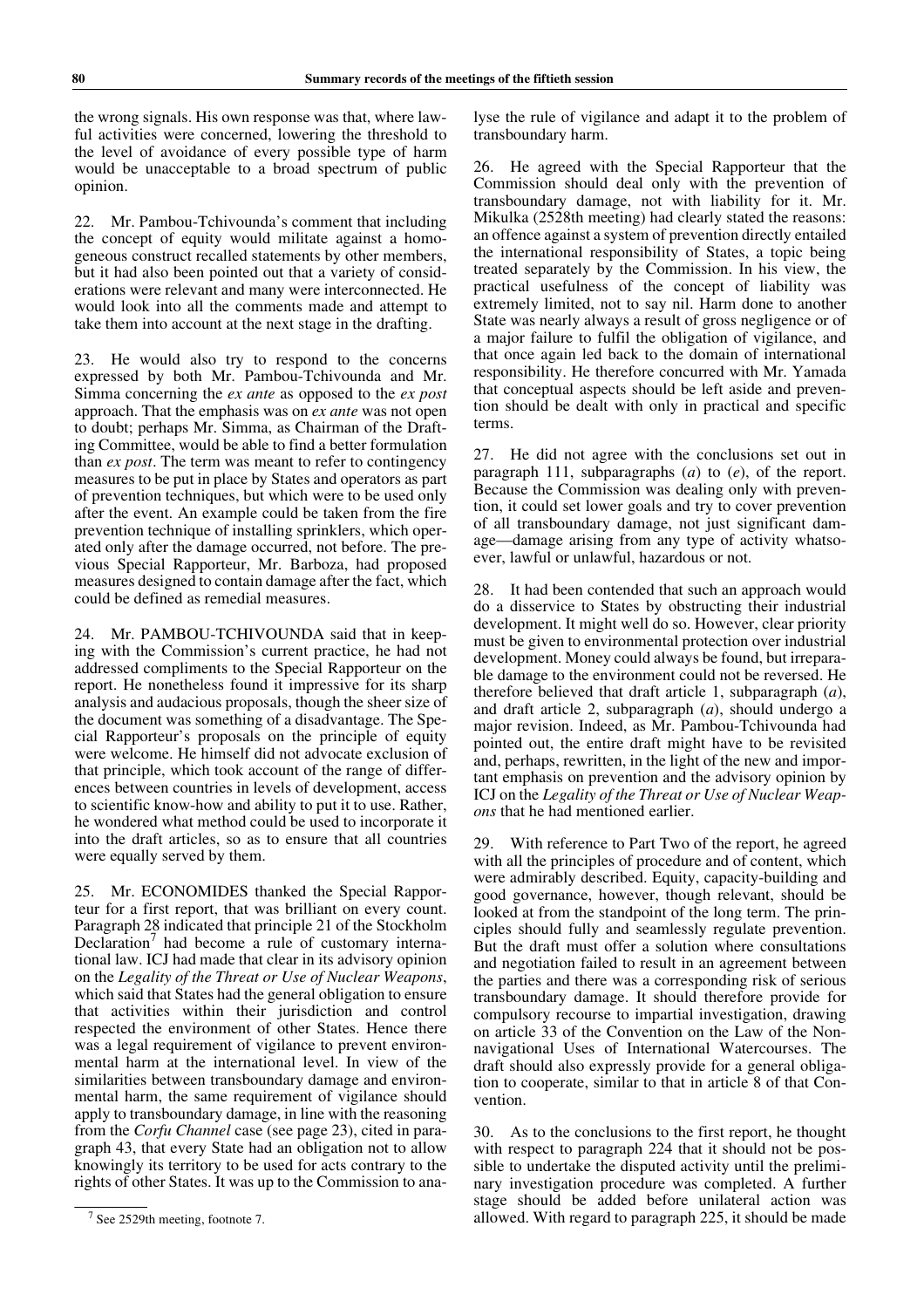clear that the State was acting unilaterally, but by virtue of an international obligation of diligence, which should be fulfilled in as uniform a manner as possible. That should be the Commission's goal. He had serious doubts about the correctness of paragraph 226 from the legal standpoint, but had no difficulty at all in rejecting it from the standpoint of its appropriateness. He fully agreed with the content of paragraph 228, but with respect to paragraph 229 he thought that responsibility and its consequences should not form part of the Commission's study.

31. Mr. HAFNER said that he was not sure what the principle of a duty to cooperate referred to by Mr. Economides would mean in practice. Might the principle impose on the affected State a duty involving costs when only the State originating the activity benefited from it? If so, the affected State would have to assume a financial burden without any counterbalancing benefit. Another possibility was that the principle should only be interpreted as reflecting something which could also be expressed in terms of good faith, that is to say, that the affected State also had to act in good faith. He doubted whether the principle as understood in a very broad sense should apply.

32. Mr. Sreenivasa RAO (Special Rapporteur) said that he had noted the points made by Mr. Economides and had already responded to his central theme of the reorientation of the concept of prevention. He would welcome comments from other members of the Commission on that question.

33. He agreed with Mr. Economides that ICJ had at the current time included the concept of security in the corpus of environmental law. But the Court had not gone into the details of what the concept meant. The various aspects of what was a very complex issue would need further discussion in the context of the Commission's draft articles. Many of the points currently being raised had been examined in the past, during the drafting of the articles on the law of the non-navigational uses of international watercourses, for example. The Commission had achieved a level of understanding as to ways of solving the problems. The question was whether it should go further than that. In connection with prevention, for example, why not consider all kinds of damage and not just transboundary damage?

34. He had clearly received the message that other members would have written Part Two of the report quite differently. He had proceeded by asking himself what the implications of the prevention principle and the polluterpays principle were in practice for an operator—and he had given answers in terms of the broad concepts set out in the report. Prevention was a many-layered concept, and he did not claim that his report constituted a comprehensive analysis. However, it was an attempt to present the issues that would come up in practice in terms of legal situations and their consequences.

35. The optimum would be to prevent all damage, but that was impossible. Accordingly, the basis of the Commission's approach should consist of criteria triggering a legal engagement when something went wrong, that is to say, the point at which legal consequences came into play. The alternative approach was that legal consequences could be triggered even when no damage had yet

occurred. For example, sanctions might need to be imposed on a State which had not adopted national legislation on prevention. Or some States might need assistance or the "encouragement" of sanctions in order to improve their legislation.

36. Mr. ECONOMIDES said that he could not go as far as Mr. Hafner. The obligation to cooperate in good faith should be interpreted within the context of good neighbourly relations. The costs of any action were a matter for the two parties concerned. He disagreed with the Special Rapporteur on the role of ICJ. The Court did not develop international law. It simply applied it. It was for the Commission to develop international law if it thought benefits would ensue.

37. Since damage would always occur, the Special Rapporteur was suggesting that there should be a threshold of damage beyond which a reaction was triggered. That was a bad policy. The aim, even if it was utopian, should be to prevent all damage.

38. Mr. HAFNER said that the Special Rapporteur had raised an important point which had never before been clarified: did legal consequences arise only when damage had occurred or could they arise from non-compliance with the obligation of prevention? The Special Rapporteur took the former position. But a State which did not comply with the obligation of prevention automatically increased the risk of damage and must assume responsibility for it. The Commission must seek to resolve that issue.

39. Mr. BROWNLIE said that in trying to define prevention the Special Rapporteur might be creating a rod for his own back. What was clear was that the obligation of prevention was a policy datum and that Part One of the report provided the mechanics for pursuing that policy.

40. On the point raised by Mr. Hafner, it was his own assumption that the package of draft articles had its own logic and constituted a specific addition to the existing legal apparatus as part of progressive development of the topic of State responsibility. He could not see how the Commission could helpfully connect the draft articles to all the other possible legal consequences of some threat to a neighbouring State, because different areas of international law—the law of treaties and of State responsibility, for example—might apply in different sets of circumstances and might also overlap. The Drafting Committee should not seek to anticipate that situation in drafting its particular set of articles with its own modest economy.

41. Mr. HAFNER said that several approaches were possible. The Commission might regard its more detailed rules of prevention as *leges imperfectae*, but that was not really its purpose. Alternatively, it might regard them as a self-contained regime with its own consequences, but that would complicate the task. In the case of State responsibility, the consequences of a wrongful act were too flexible, so that they might also be triggered by non-compliance with the obligation of prevention. Things should be left as they were for the time being. Otherwise, the Commission would have to discuss matters lying far beyond its remit.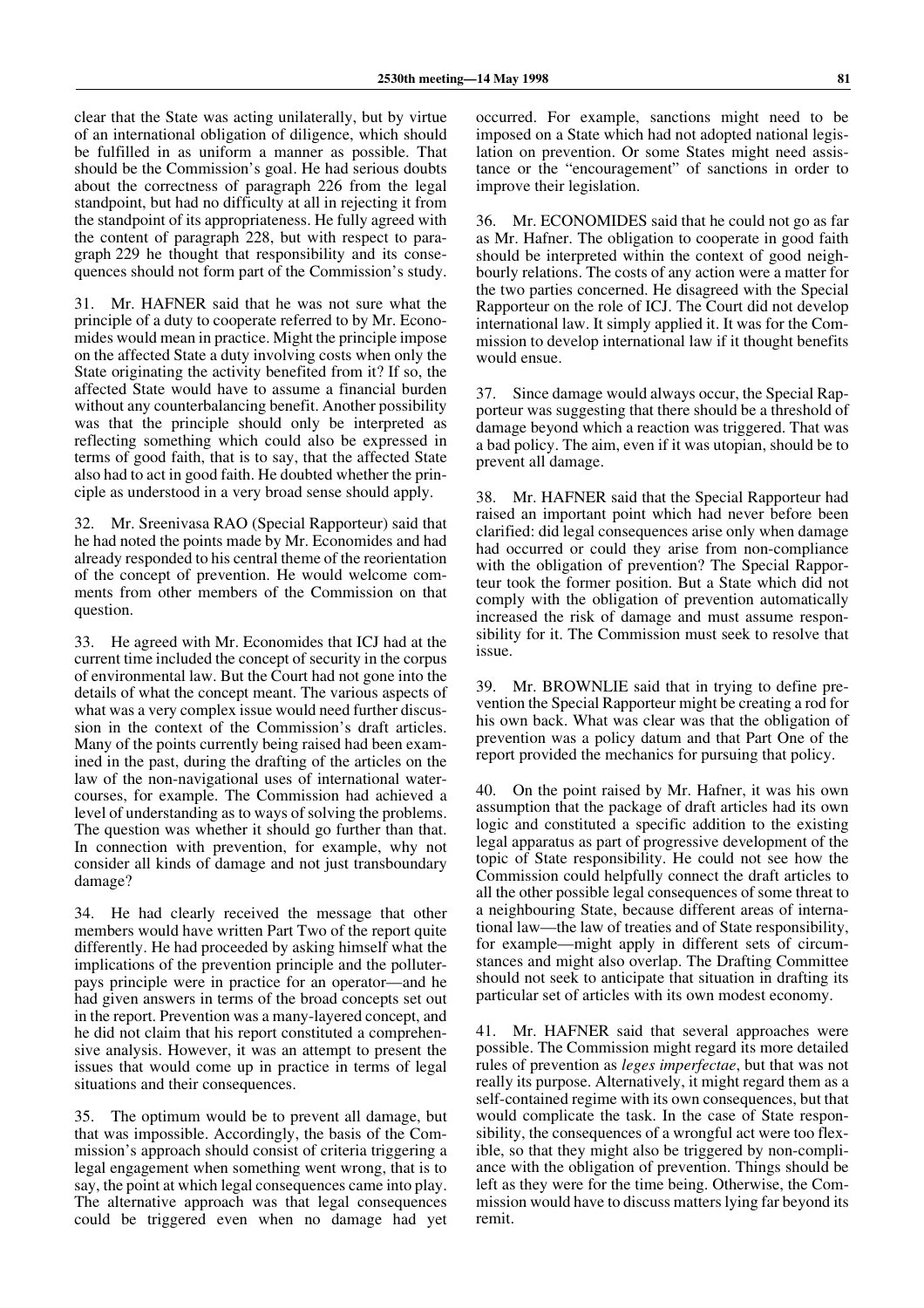42. Mr. SIMMA said that there was clearly a difference in the philosophies of Mr. Brownlie and Mr. Hafner: Mr. Brownlie's very pragmatic attitude versus Mr. Hafner's systematic way of thinking, to which the Commission was to some extent tied. There was no reason why the Commission should not ask whether, given the existence of a duty of prevention, it should be attached to legal consequences irrespective of the damage or only when the damage occurred. In other words, the question of the way in which the international legal obligation of prevention should be linked to State responsibility did fall within the Commission's mandate.

43. Mr. Sreenivasa RAO (Special Rapporteur) said that, unless the Commission understood what prevention was all about, it could not properly define "due diligence" and so could not really discuss the consequences of non-compliance with the obligation of prevention. He too would prefer Mr. Brownlie's approach: to leave some of the details to the States concerned in specific activities, each of which would have its own self-contained regime, as was already the case for nuclear reactors, watercourses and chemical plants, for example. As new activities emerged, rules on how to manage them would be developed, perhaps on the basis of a schematic outline such as the one devised by Mr. Quentin-Baxter $8$  or one the Commission would work out. In fact, throughout the study of the topic all of the Special Rapporteurs had stressed that no a priori principles could be laid down for all situations. All that could be done was to urge States to come together and agree on arrangements for such matters as costs, compensation, and so on.

44. Paragraph 226 stopped at that point. In the event of non-compliance with the procedures set out in the draft articles, the States concerned might or might not reach agreement on how to proceed. It was in that context that Mr. Economides had suggested a dispute settlement procedure and that unilateral measures of prevention should be allowed to come into play only on exhaustion of that procedure. A situation might arise in which, without any damage having occurred, certain consequences—notification, consultation, negotiation and dispute settlement had already been engaged. Conduct of those procedures was itself an obligation. Any further sanctions which might be required after that point were discussed in paragraphs 229 and 230 of his report. In paragraph 231 he had stressed that the various duties of prevention were duties which States were expected to undertake willingly and voluntarily. Few hazardous activities would be deliberately intended to harm another State; most were development activities hazardous to the originating State itself. In inter-State relations, States had in fact shown pragmatism in producing the right implementation mix.

45. He had drawn attention in paragraph 232 to the case of States which were capable of showing sensitivity to the established obligations but did not do so. That case must also be examined in connection with the question of legal consequences, a conclusion which had been reached by the UNEP Expert Group Workshop.

46. It was important to remember that, in the matter of State responsibility, the responsibility incurred was that

of the State and not of the individual. The steps the State could take vis-à-vis its own operators, before a neighbouring State was involved, to make sure that its standards were observed also constituted part of the legal consequences. It was a very difficult area, and further discussion in the Commission was essential.

47. Mr. BROWNLIE said that the general question of the precise legal consequences of violations of the obligations under consideration led on to the question of the status of the document the Commission was proposing to draw up. His own assumption so far had been that, because the principles in question fell within the scope of progressive development, the Commission would simply include them in a declaration to be submitted for the approval of the General Assembly, in the hope that, through a process of gradual acceptance, they would eventually acquire the status of principles of customary law. Another possibility would be to draft something in the nature of a self-contained regime with built-in dispute settlement provisions, but given the controversy around the subject of dispute settlement in the context of State responsibility, that might not be advisable in the current instance. What kind of a vehicle did the Special Rapporteur have in mind?

48. Mr. ROSENSTOCK said that the question of responsibility of one form or another in the event of a breach of an obligation was a separate question from whether or not there was an obligation. The document the Drafting Committee was to produce would deal with the latter issue. Clearly, a breach of an obligation entailed legal consequences. As to the sentence in paragraph 232 cited by the Special Rapporteur, namely that the case of States which were capable of showing sensitivity to the obligations established or undertaken but did not do so, the wording was singularly infelicitous because of the excessive prominence it gave to subjective factors. It could certainly be said that the obligation was not to prevent damage but, rather, an obligation of conduct. The formulation should not move towards a subjective perception of the issue.

49. Mr. HAFNER said the idea that responsibility arose only in the presence of actual damage was inconsistent with practice in respect, for instance, of nuclear power plants operated without proper safety measures. There had been considerable diplomatic activity concerning such issues in recent years, resulting, *inter alia*, in the elaboration by IAEA of the Convention on Supplementary Compensation for Nuclear Damage. He could not imagine that, in the event of no damage, a breach of the convention would not entail responsibility or would not entail legal consequences under the law of treaties.

50. Mr. SIMMA commented that there were a number of issues before the Commission. One was the question of the legal consequences that would attach to a breach of the primary duty of prevention. Like Mr. Hafner, he thought the question needed to be raised, although he recognized that it lay outside the Special Rapporteur's current mandate. Another, separate, issue was that of selfcontained regimes. In his opinion, breaking international law up into independent segments would not be conducive to its integrity and effectiveness.

<sup>8</sup> See 2528th meeting, footnote 12.